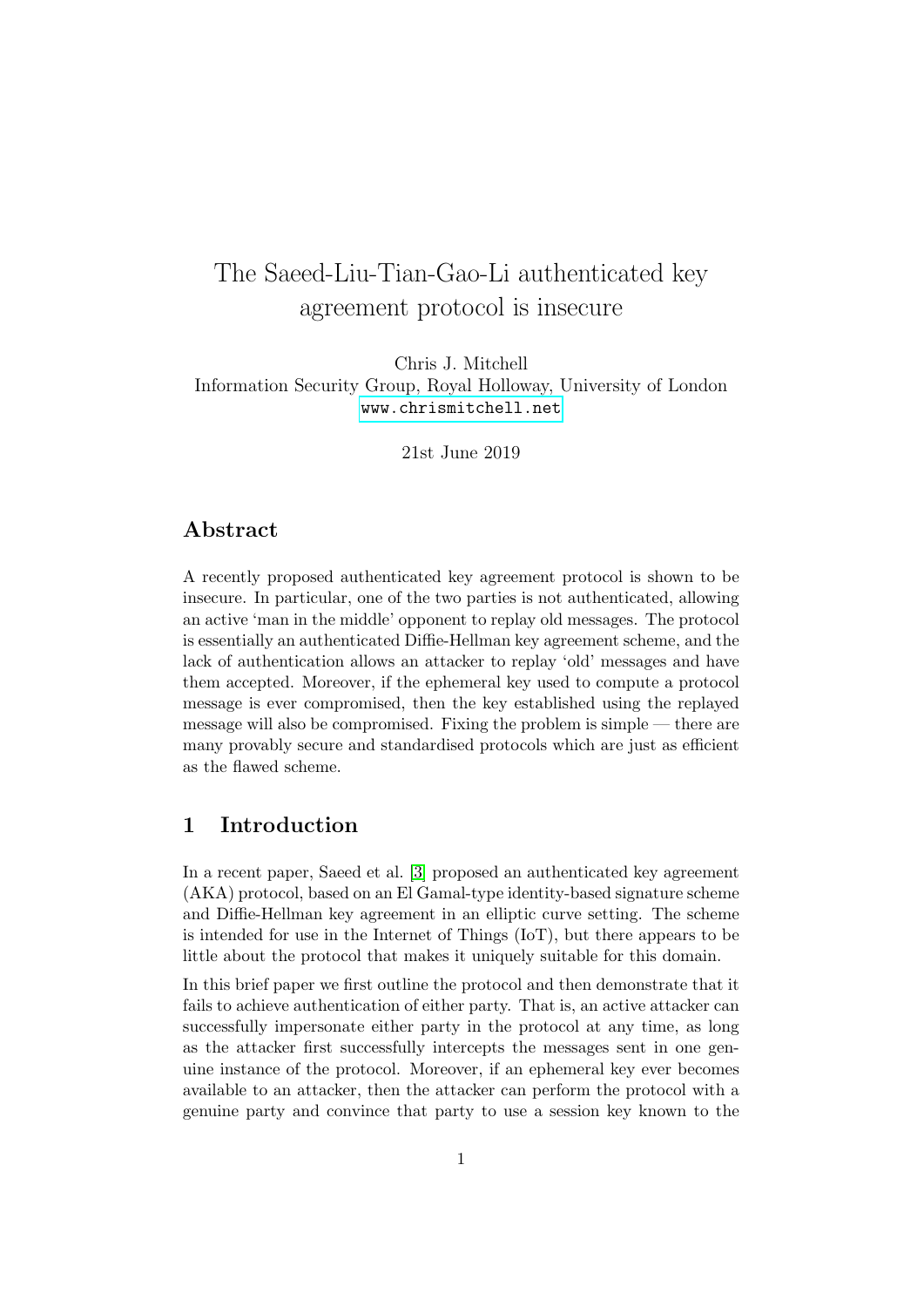attacker. These observations break (at least) two of the claimed properties of the protocol.

# 2 Outline of the AKA protocol

As outlined in Section [1,](#page-0-0) the Saeed et al. protocol [\[3\]](#page-4-0) is claimed to provide 'authenticated key agreement'; it seems reasonable to assume that this, amongst other things, captures the notion that both parties are given assurance that the other party is involved in the protocol, i.e. that both parties are 'live'. However, it is hard to identify any part of the security model and security definition which captures this notion; this is rather surprising, and the authors appear to have departed from the usual security notions for such protocols. Perhaps not surprisingly, as we discuss below, the protocol fails to achieve proof of liveness.

The authors claim a list of security properties for the protocol — however, these properties are not all supported by the claimed security proof in the paper'. Two of these properties are as follows.

- **P4**: Key compromise impersonate;
- P5: Replay attack.

As we discuss below, neither of these properties hold for the protocol. That is, we show that the protocol fails to achieve two properties specifically claimed for it.

The protocol involves two messages exchanged between a server and a client (referred to in [\[3\]](#page-4-0) as a 'sensor node'). The server sends a message to the client and receives a response in return. The two messages have exactly the same structure and content types, and the second message appears to be completely independent of the first. That is, it would appear that they could be exchanged in either order or, indeed, in parallel.

All cryptographic computations involve a pre-agreed elliptic curve C defined over a finite field  $\mathbb{F}$ , together with a pre-agreed point P on this curve that generates a cyclic (additive) group G on the points of the curve. The system uses identity-based signatures, and thus there is a universally trusted private key generator (PKG) who has a master private/pubic key pair  $(s_{PKG}, S_{PKG})$ , where  $s_{PKG}$  is an integer  $(0 < s_{PKG} < q)$  and  $S_{PKG} = s_{PKG}P$ . Every entity who participates in the protocol (client or server) is assumed to have a welldefined identifier ID, and is pre-equipped by the PKG with a long-term private/public key pair  $(s, R)$ , where  $R = rP$  for a randomly chosen integer r;  $s = (r + c s_{PKG})P$  mod q; and  $c = H_1(ID||R)$  for a suitable hash function  $H_1$ . Since  $s_{PKG}$  is known only to the PKG, only the PKG can generate key pairs.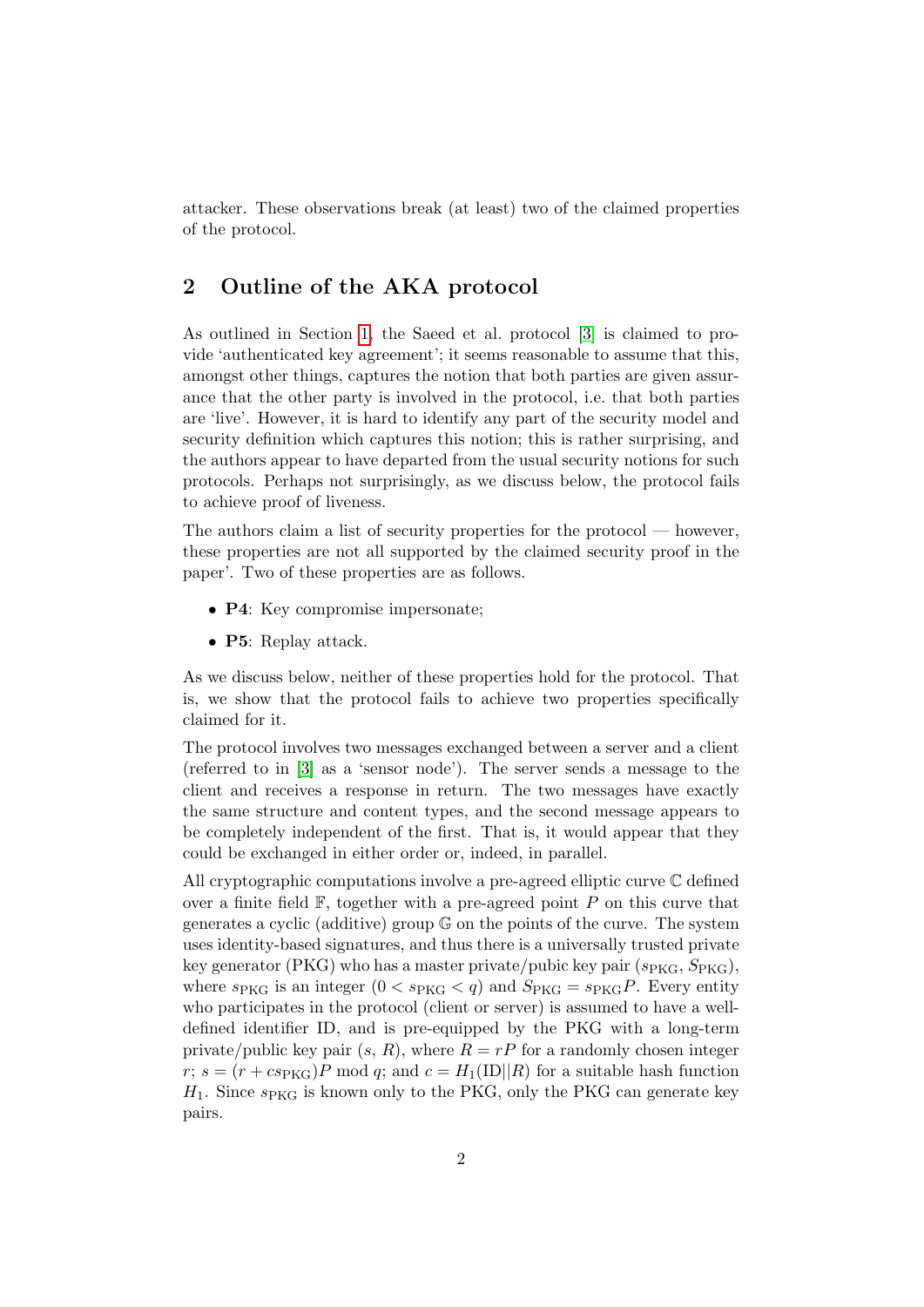Before constructing a protocol message, the sender generates two ephemeral (one-time) values X and Y. The ephemeral public key Y is simply a scalar multiple yP of the point P, where the integer y  $(0 < y < q)$  is a randomly chosen ephemeral private key. Similarly, the value X is a scalar multiple  $xP$ of the point P, where the integer  $x (0 \lt y \lt q)$  is also randomly chosen by the sender  $(x \text{ and } X \text{ form part of signature generation}/\text{ verification}).$ 

The first message, i.e. that sent from the server to the client, has the following form:

$$
ID||Y||\sigma||t
$$

where ID is an identifier for the sender (in this case the server),  $Y$  is an ephemeral public key created by the sender,  $\sigma$  is a type of El Gamal signature, t is a (fresh) timestamp created by the sender, and, as throughout, || denotes concatenation of data items (possibly incorporating encoding to ensure unambiguous decoding by the recipient). The second message is identical to the first except that in each case the sender is the client.

The signature  $\sigma$  is a triple  $(h, \mu, R)$ , computed as follows.

- $h = H_2(1D|1D'||Y||R||X)$ , where  $H_2$  is an appropriate hash function, ID is the identifier of the sender,  $ID'$  is the identifier of the intended recipient, Y is the ephemeral public key of the sender,  $R$  is the longterm public key of the sender, and  $X$  is an ephemeral value generated by the sender — see above);
- $\mu = x + hs$ , where x is an ephemeral value generated by the sender and s is the long-term private key of the sender; and
- $R$  is the long-term public key of the sender.

The message recipient (the client, although exactly the same process applies for the client-server message) performs the following steps to verify the message and establish a shared secret session key.

- 1. The freshness of the timestamp t in the message is checked.
- 2. Compute  $c = H_1(ID||R)$ , where ID and R are the values in the received message, and

 $h^* = H_2(1D||1D'||Y||R||\mu P - h(R + cP_{PKG})),$ 

where ID is the identifier in the message,  $ID'$  is the recipient's own identifier, and Y, R,  $\mu$  and h are the values in the message, and check that  $h = h^*$ ;

3. Derive the shared secret key by hashing together the identifiers of the two parties (always server ID first) and the scalar multiple  $y'Y$ , where  $y'$  is the recipient's own ephemeral private key.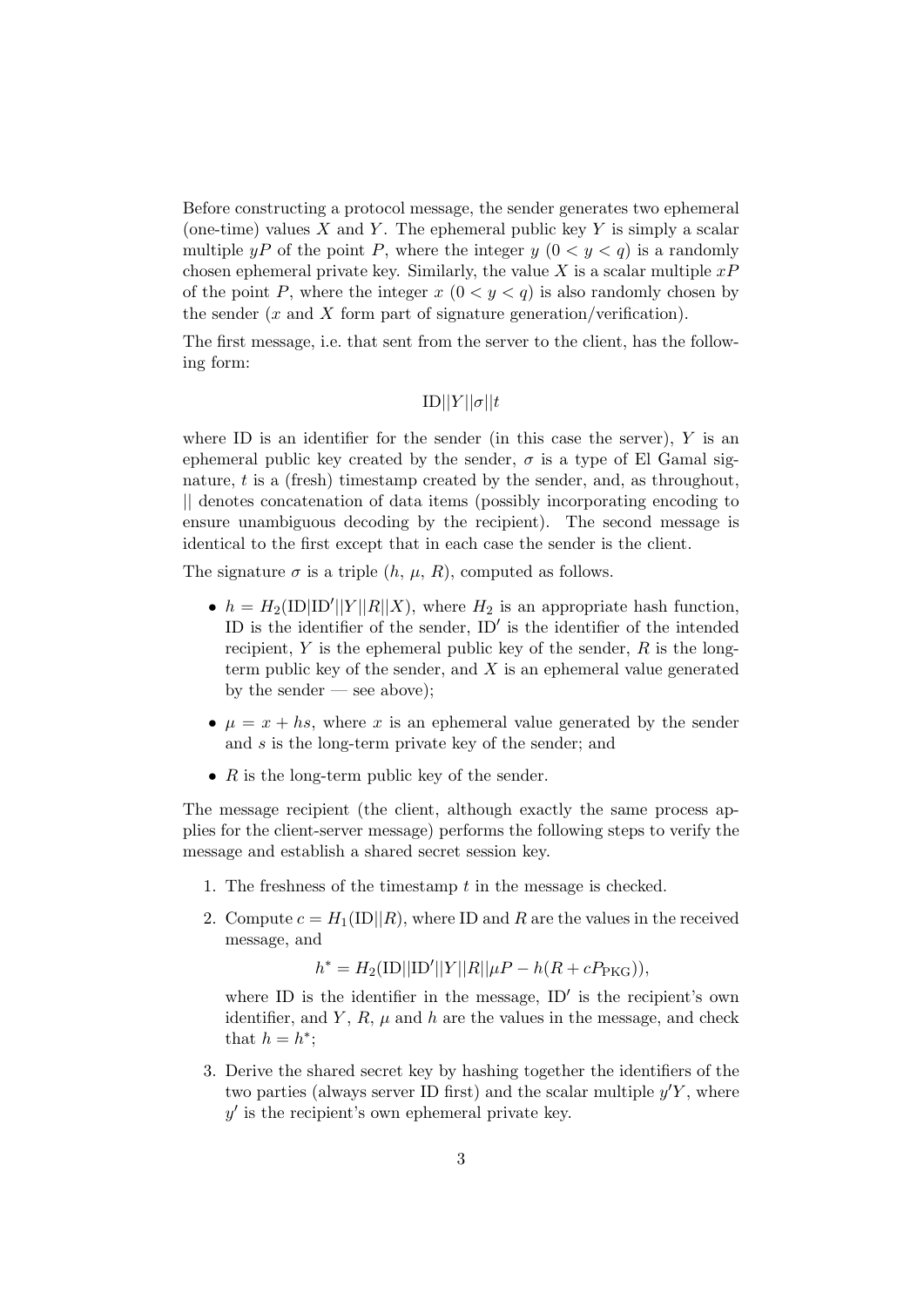### 3 A simple message replay attack

It should be clear that the timestamp  $t$  in the message is not verifiable in any way, that is it is not incorporated into any of the cryptographically computed parts of the message. It could hence be modified by a man-inthe-middle attacker without this change being detectable by the message recipient. This immediately suggests the following simple attack.

Suppose the attacker intercepts a message sent from the server to the client. At any subsequent time the attacker can replay this message to the client and it will be accepted as valid, as long as the attacker updates the timestamp t before replaying the message. This immediately breaks claimed property P5 (Replay attack resistance) of the protocol. Note that a precisely analogous attack enables impersonation of the client to the server.

Also, if the attacker compromises the ephemeral key y corresponding to the intercepted message sent from server to client, then the attacker can not only impersonate the server at will, but can also calculate the session key for this spurious session, since the only non-public input to the key calculation is the ephemeral private key. This shows that property P4 (Key compromise impersonation resistance) also does not hold, contrary to what is claimed.

# 4 Implications

#### 4.1 Fixing the problem

Of course, it would be relatively simple to fix the problem identified in this short paper by including the value of the timestamp  $t$  within the scope of hash function  $H_2$ , ensuring that the signature  $\sigma$  is a function of the timestamp. However, recommending such an ad hoc fix without more carefully analysing the protocol would be unwise.

Moreover, this is an area in which there has been a great deal of research over the last 20–30 years. There are plenty of provably secure protocols (including authenticated Diffie-Hellman key agreement schemes) which could be used for the task addressed in this paper. In particular, the reader is referred to ISO/IEC 11770-3 [\[2\]](#page-4-1), which contains a wide variety of authenticated key agreement protocols, all of which have been carefully checked and validated. Also relevant is the book of Boyd and Mathuria [\[1\]](#page-4-2) (and the new version to be published in late 2019), which describes a very wide variety of such protocols.